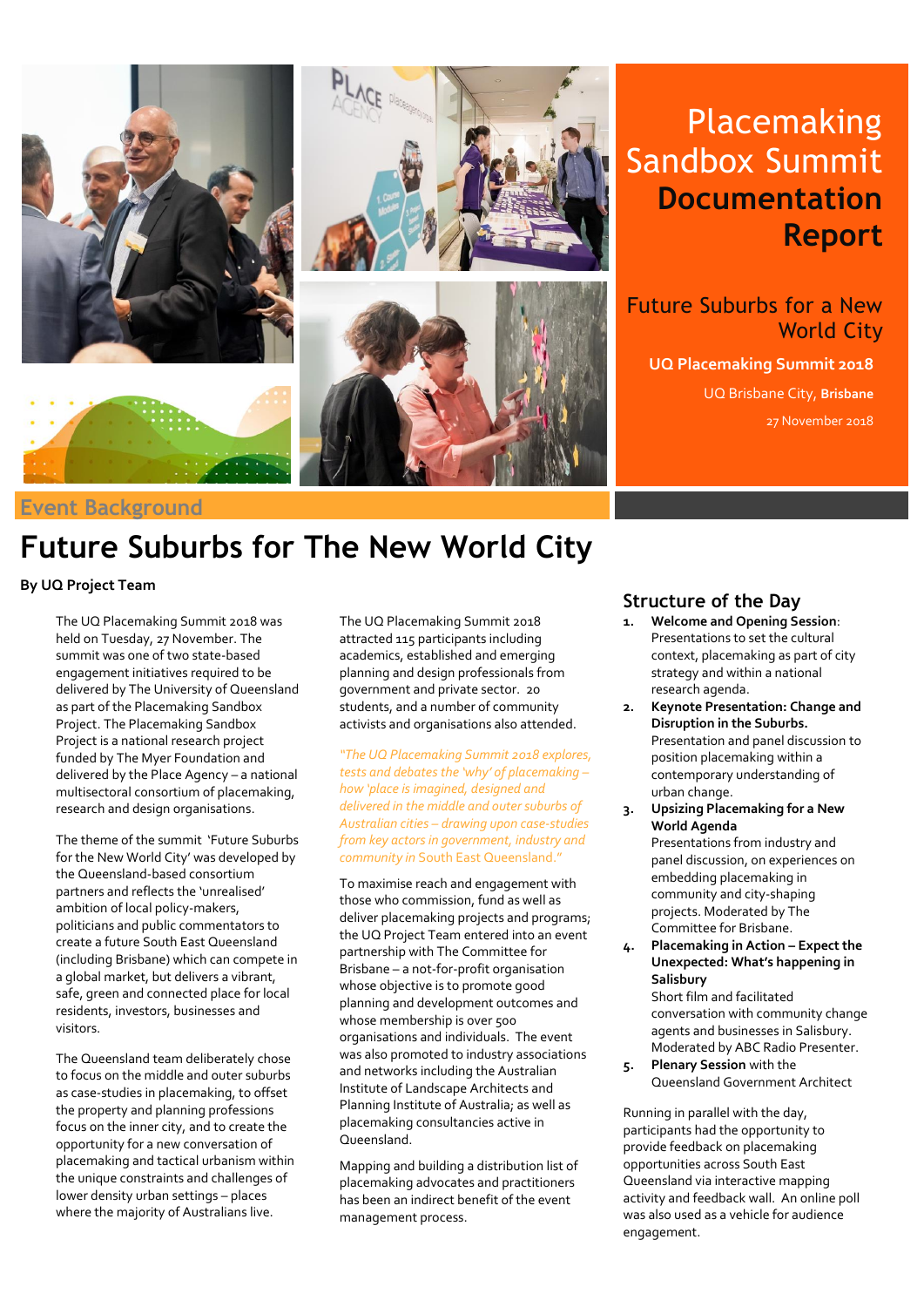## **PLACEMAKING IN CONTEXT Summit Findings**

The 21st Century has been called the 'Century of the City' in response to the rapid urbanisation of global population and the economy. In Australia, there is strong public interest in the changing nature of our cities. Issues such as population growth, housing density, traffic congestion, and impacts of development are explored on a daily basis on both traditional and social media platforms.

The suburban streets and footpaths are some of Australian cities most undervalued assets. Placemaking and tactical urbanism practice has the potential to transform this essential urban infrastructure to bring new life to these communities and create places which are rich in experience and opportunity.

#### **Drivers for Contemporary Placemaking Practice**

The UQ Project Team identified the following issues to be explored through summit dialogue and inquiry:

- Suburban dynamics deepening our understanding of the impact of population and demographics, socialeconomic trends, property and development cycles, transport and mobility on the suburbs
- Disruptors, connectors and catalysts – how the environment, climate change, places, activities and infrastructure investments are shaping, re-shaping the lived experience of residents, businesses, government, consumers and visitors in the suburbs
- Role of planning, design, and infrastructure investment in creating great places (and experiences) in the suburbs – how can placemaking approaches be used to reimagine life in the suburbs, and what does it look like? What are the opportunities or barriers to delivering these approaches in the suburbs?
- Critical success factors for effective placemaking projects – how are projects conceptualised and commissioned, what quantitative and qualitative evidence is used, where does equity and sustainability fit? Is placemaking an inclusive or exclusive process? - what learnings can we take away from experience to date
- Critical success factors for effective placemaking practice – the success (or otherwise) of top-down and bottom-up placemaking and tactical urbanism approaches in the suburbs.

#### **Making PLACE in the New World City: A Proposition**

As *we stitch up the old and dream up the new, could PLACE be the key driver for The New World City?* 

*People make PLACES for themselves.*

*We long to be in PLACE with meaning, yet often struggle to find it in the modern world we make.* 

*How can we ensure that PLACES deliver what people want and aspire to?*

*PLACE is physical but it is also emotional and spiritual.* 

*PLACE connects us to each other and the environment and the rest of the world.*

*What processes, knowledge and skills create great PLACES?* 

*How could we enliven PLACE in our future suburbs?*

**Key Insights from the Presentations and Discussion**

- **Deep Engagement with Aboriginal and Torres Strait Islander peoples** is critical. First Nations people can lead local narratives on place and local landscapes and are essential to designing place futures.
- **Demographic and Social Change in the Suburbs is Real** There is real change occurring in the suburbs driven by shifts in migration patterns and numbers, age profiles, household incomes and urban development. There is variation across inner, middle and outer suburbs; and between new and established communities.
- **Paucity in transport infrastructure is already impacting on the suburbs**, and neighbourhoods with poor or congested connections or services are experiencing decline. Future suburbs should plan to deprioritise cars.
- □ Climate change, adaptive design and resilience are not factoring sufficiently in city strategy and placemaking programs.
- $\boxtimes$  Industry leaders in residential and commercial development are implementing urban design and placemaking tactics as part of longterm return on investment strategies. Local government planning frameworks are often impediments to innovation.
- Strong and ongoing engagement between government, community and industry is critical to ensure placebased planning and regulatory systems are responsive to impacts and opportunities presented by economic and technological disruption.
- $\boxtimes$  Local community and businesses are pushing back against inflexible regulations and cultures to create

places with meaning – not without significant effort and expense.

- Successful placemaking and innovation in design is driven by values-driven clients, investors, communities and projects.
- $\boxtimes$  Densification of our cities and suburbs. as well as smaller dwellings is driving increased demand for new models of 'Third Places' as spaces for personal interaction and community life.
- $\boxtimes$  City-strategy and large-scale transformation projects can benefit from embedding placemaking in their planning, development and engagement strategies.
- $\boxtimes$  Participatory planning processes underpinned by local democratic norms may not fit some suburbs with high levels of temporary residents.
- $\boxtimes$  Equity and inclusion are important considerations in placemaking – who are we making places for?
- $\boxtimes$  Crowdfunding and new social enterprise and impact funding models have the potential to reshape how our suburbs operate at both the community and business level.
- $\boxtimes$  City-strategy and neighbourhood planning must not lose sight of the need to ensure that there is sufficient space allocated to support current and future community ventures.

### **Places and Projects**

- Sunrise, 1770
- Brolga Lakes, Burpengary
- Ellen Grove, Brisbane (UQ)
- Harmony, Sunshine Coast
- Everton Park Plaza Project, Brisbane
- Oxley Creek Transformation Project Urban Ground Guideline and Civic Open Space Study, Gold Coast City Council
- Chrome Street Salisbury Reload Café, Ballistic Beer, Food Connect, Dance Studio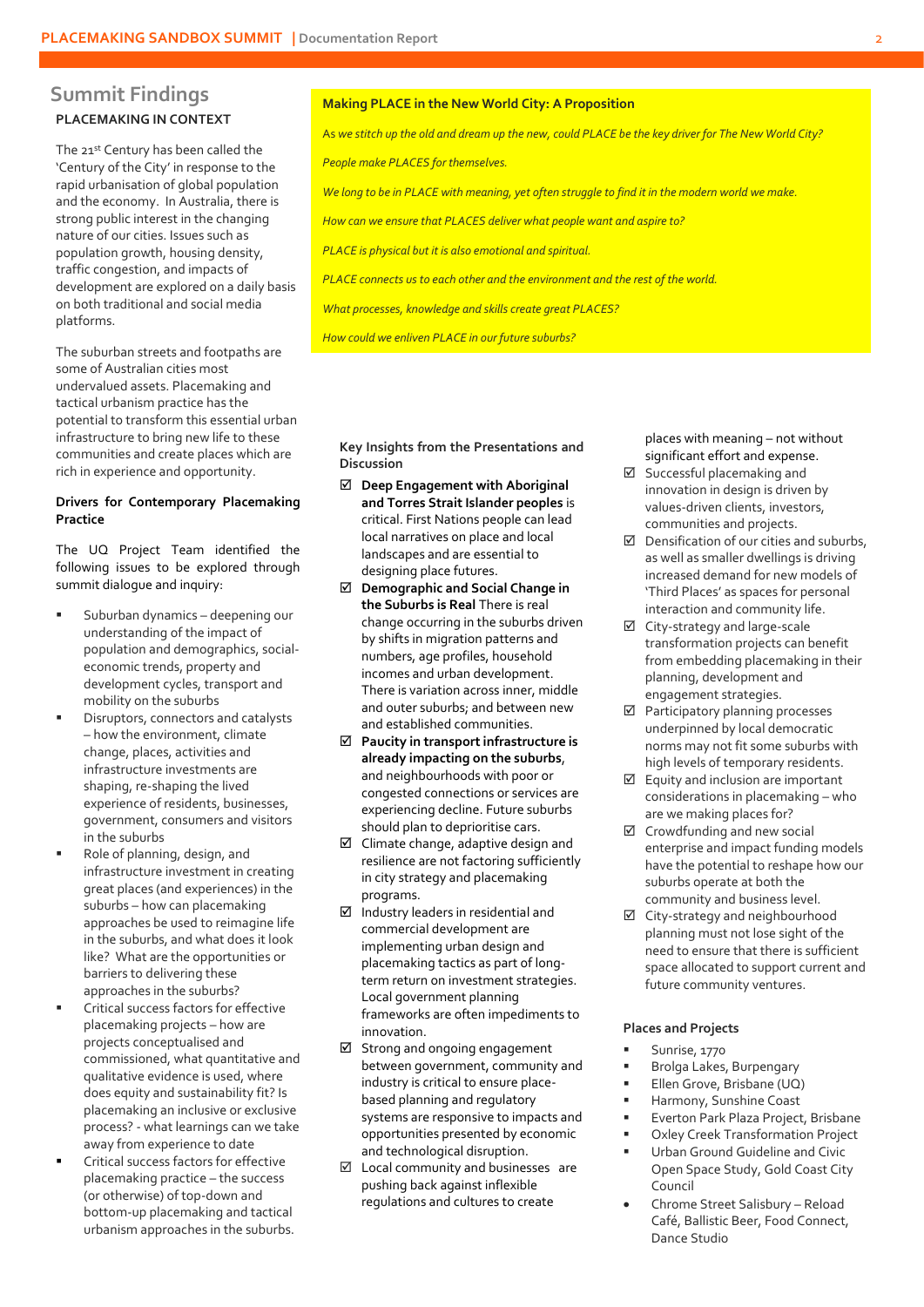



#### **THEMES FROM THE DAY**

Malcolm Middleton OAM LFRAIA led the Plenary Session, and identified four themes which were woven through the day's presentations and discussion:

#### **Theme 1: Authenticity**

Aunty Ruby Sims's opening comments and Acknowledgement of Country, and Michael Myer's presentation underscored the cultural and environmental imperative for the community to 'make change' in their own way in their communities.

For investors and developers placemaking tactics needed to reflect 'local strengths or stories', and this was integral to delivering social, environmental and economic return on their projects.

#### **Theme 2: Change**

Suburbs are experiencing significant change in their age profile, cultural mix, and income. Access to transport infrastructure and development trends mean new approaches to creating places may be required. What is the 'tipping point' for local activation to create 'place'?

#### **Theme 3: Long Term**

Being invested in a place for the longterm, whether as community actor, government agency, investor or developer, allowed for placemaking projects to mature and evolve over the long-term. Having a shared vision for a place was critical.

#### **Theme 4: Access**

How people connect and move across the city and neighbourhoods is being disrupted, through new mobility services. i.e. e-bikes and e-scooters, and what will this mean for the shape of the city.

#### **WHAT WE HEARD FROM PARTICIPANTS**

#### **Key Conversations**

Participants were eager to engage in discussions with speakers and other attendees. Key conversations heard over the day:

- Urban Planning– what is government's role in regulating vs. guiding good design, environmental or community outcomes?
- Urban Management asset management regimes and low budget allocations for maintenance are impacting on the quality of public space.
- Innovation in placemaking requires a long-term view and patience.
- Community Planning governments need to provide sufficient space for community to evolve.
- Placemaking needs to be an inclusive process, and placemaking tactics need to respond to the project and community context.
- Is there a definition of 'placemaking'?
- UQ should share its knowledge on the change drivers for Brisbane with placemakers in community, business and government.
- Understanding the conditions which have shaped Salisbury as a potential community and economic hub.



#### **Online Poll - What do great places look like?**

Participants described a great place as:

- 1. Friendly/Inspring/Real
- 2. Safe/Engaging/Active
- 3. Flexible/Timeless/Inclusive
- 4. Alive/Activated/Populated

#### **Great Places Mapping**

Locations and projects described as a 'great place' included:

- Cluster of established inner and middle local centres e.g. West End, Southbank.
- Hub in the suburbs (well connected, close to public transport, broad offer of experiences. e.g., Sunnybank.



- Thriving streets in the suburbs e.g., Blackwood St. Mitchelton
- Enogerra Reservoir (outer suburb): Fabulous place for the community to connect with nature.
- Natural environments: Logan River Walk, Brisbane Forest Parks.

Locations described as a 'potential place' included:

- Chermside, outer suburbs (great bikeway) but resolve congestion issues
- Rocklea outer suburbs: better transport needed/enhance Rocklea markets to become a destination

Locations where placemakers should act immediately included:

- Resolve traffic congestion (different locations in the outer suburbs, e.g., Chermside)
- Foster civic pride (different locations in the outer suburbs).

#### **Suggestions for Partnerships**

- Springfield Land Corporation
- University of Sunshine Coast
- The Committee for Brisbane
- Nature Play Queensland

#### **Suggestions for Future Research**

- Implementation of placemaking
- Children and young people 'hearing the child's voice properly'
- Walkability in the suburbs
- Inner suburbs lifestyle, household and family opportunities and challenges
- Inner-middle suburbs raising families in the inner-middle ring
- Climate chance
- Cultural diversity inclusion and welcoming people, beyond food
- Wildlife conservation and green spaces
- Respecting and remembering Brisbane's radical history